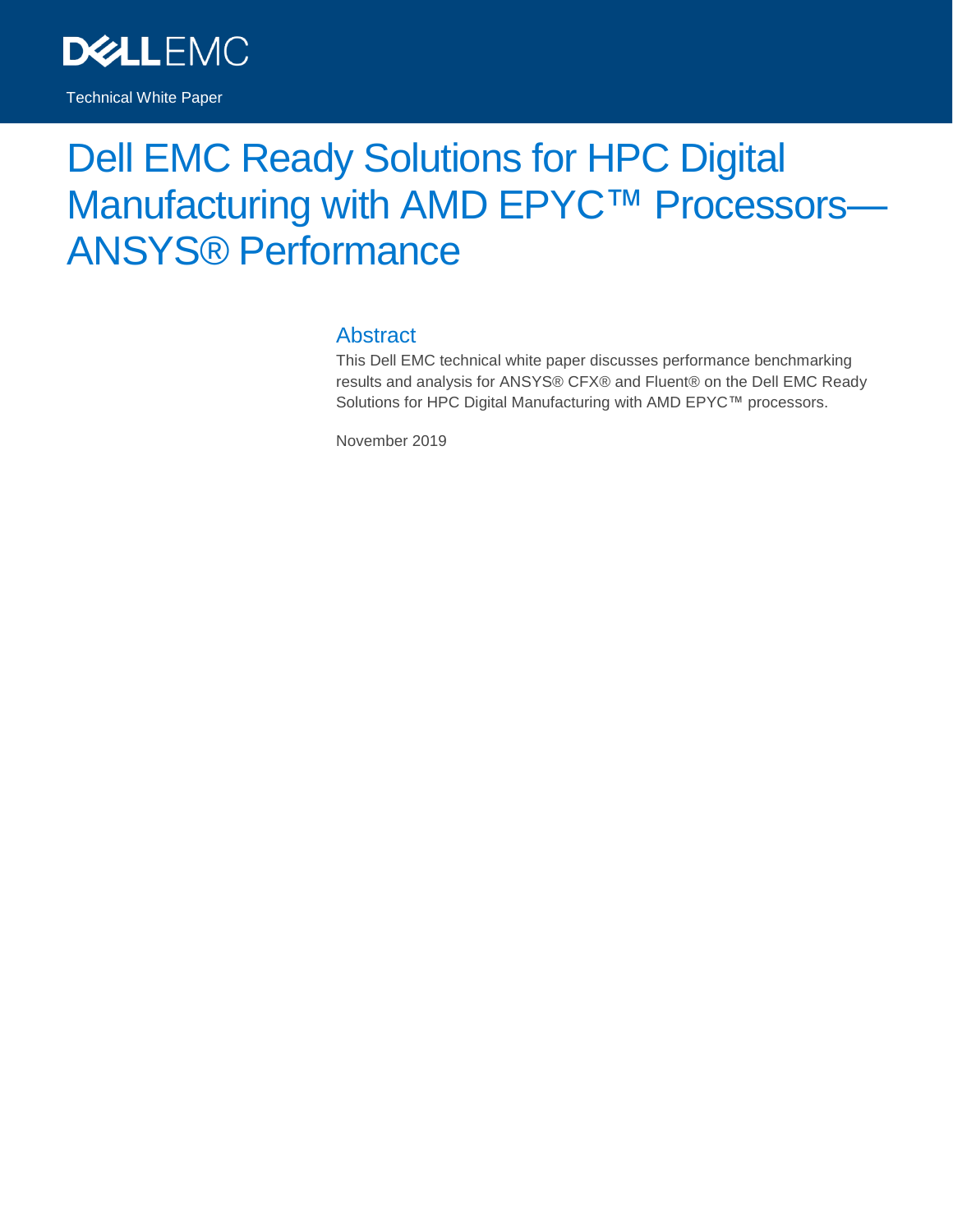# <span id="page-1-0"></span>**Revisions**

| <b>Date</b>     | <b>Description</b>                                    |
|-----------------|-------------------------------------------------------|
| l November 2019 | Initial release with AMD EPYC™ 7002 series processors |

# <span id="page-1-1"></span>Acknowledgements

This paper was produced by the following:

Authors: Joshua Weage Martin Feyereisen

The information in this publication is provided "as is." Dell Inc. makes no representations or warranties of any kind with respect to the information in this publication, and specifically disclaims implied warranties of merchantability or fitness for a particular purpose.

Use, copying, and distribution of any software described in this publication requires an applicable software license.

Copyright © 2019 Dell Inc. or its subsidiaries. All Rights Reserved. Dell, EMC, Dell EMC and other trademarks are trademarks of Dell Inc. or its subsidiaries. Other trademarks may be trademarks of their respective owners. [11/8/2019] [Technical White Paper]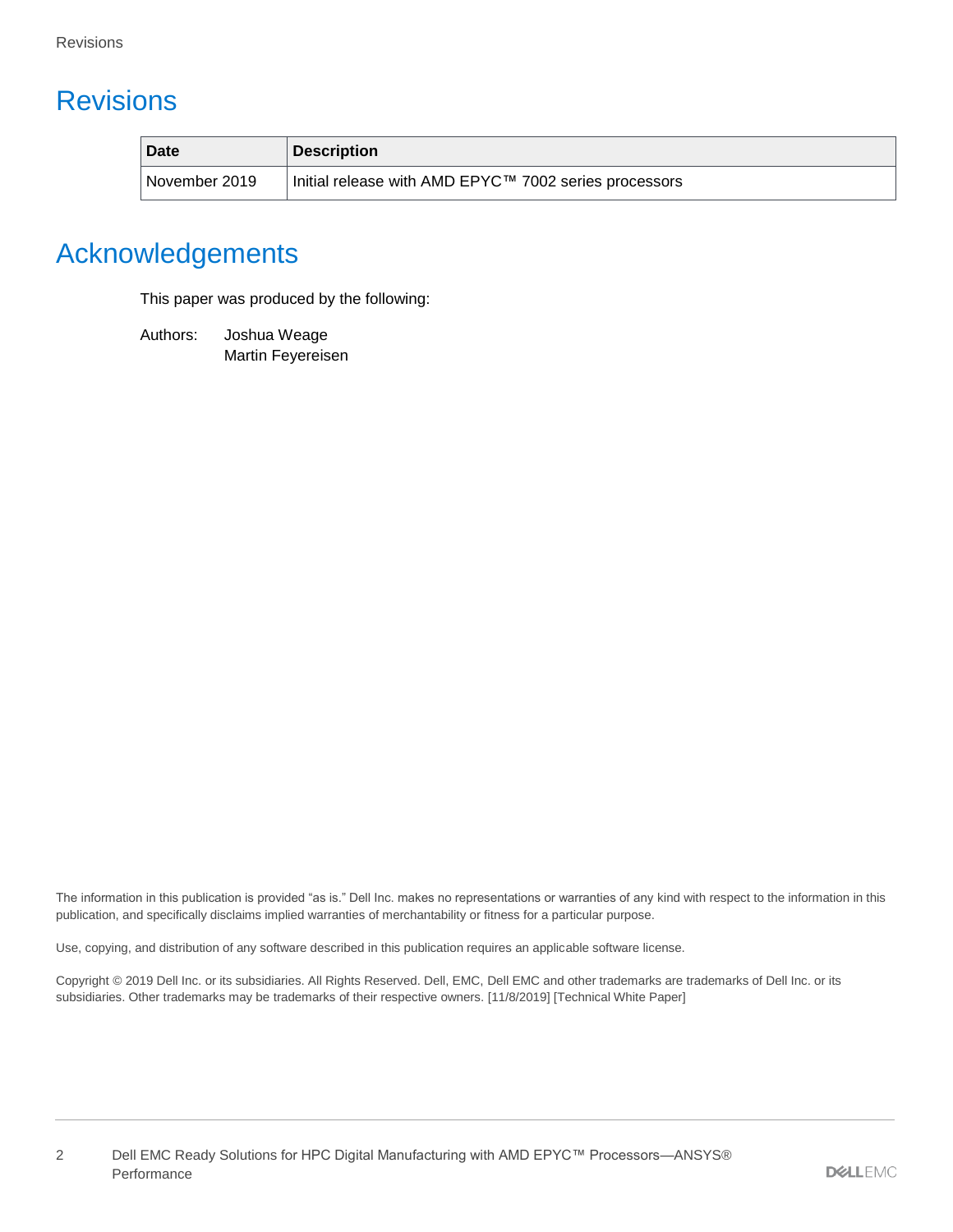# <span id="page-2-0"></span>**Table of contents**

| $\mathbf{1}$   |     |  |  |  |
|----------------|-----|--|--|--|
| $\overline{2}$ |     |  |  |  |
|                | 2.1 |  |  |  |
|                | 2.2 |  |  |  |
|                | 2.3 |  |  |  |
|                | 2.4 |  |  |  |
|                | 2.5 |  |  |  |
|                | 2.6 |  |  |  |
|                | 2.7 |  |  |  |
| 3              |     |  |  |  |
| 4              |     |  |  |  |
| 5              |     |  |  |  |
| 6              |     |  |  |  |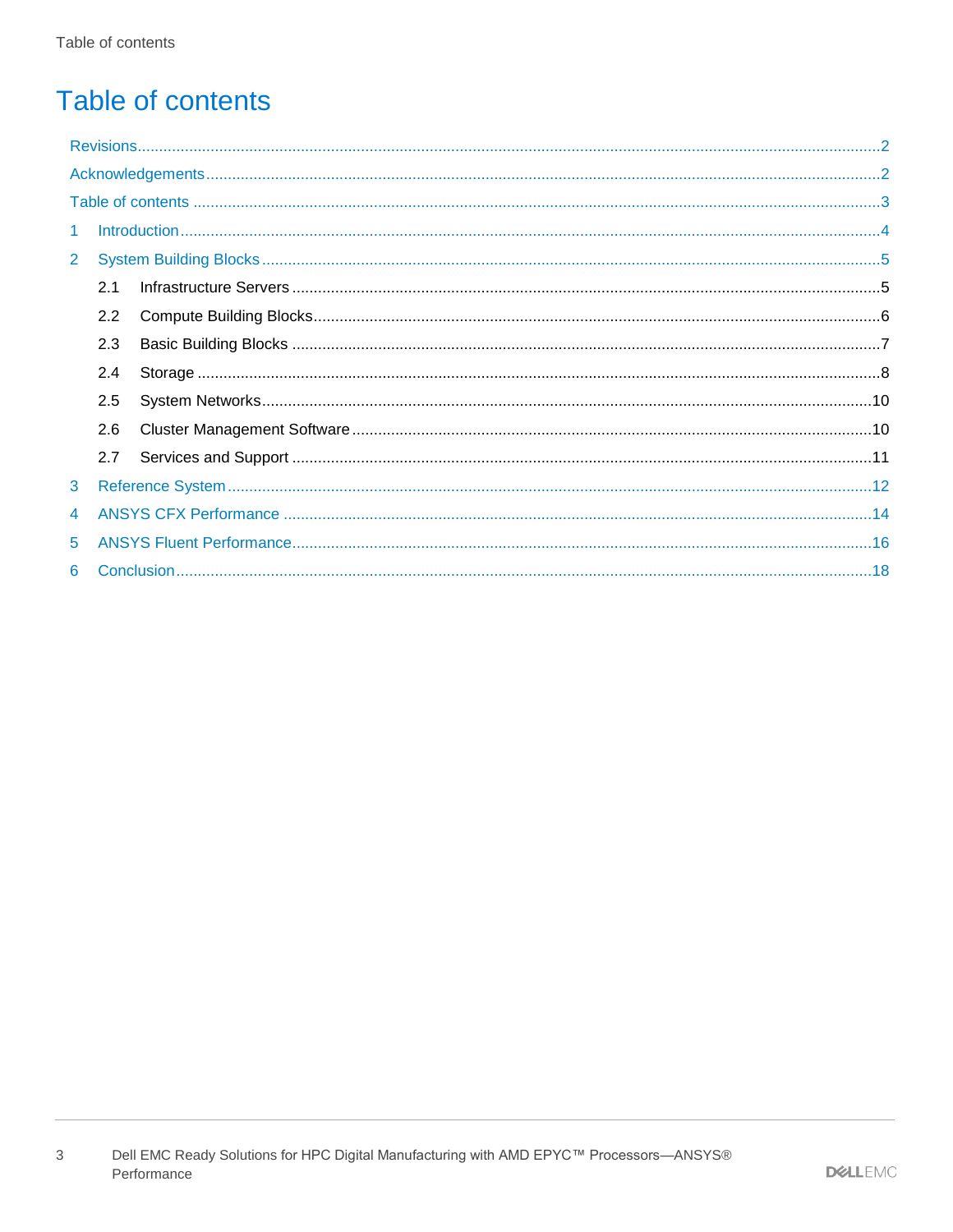### <span id="page-3-0"></span>1 Introduction

This technical white paper discusses the performance of ANSYS® CFX® and Fluent® on the Dell EMC Ready Solutions for HPC Digital Manufacturing with AMD EPYC™ processors. This Ready Solution was designed and configured specifically for Digital Manufacturing workloads, where computer aided engineering (CAE) applications are critical for virtual product development. The Dell EMC Ready Solutions for HPC Digital Manufacturing uses a flexible building block approach to HPC system design, where individual building blocks can be combined to build HPC systems which are optimized for customer specific workloads and use cases.

The Dell EMC Ready Solutions for HPC Digital Manufacturing is one of many solutions in the Dell EMC HPC solution portfolio. Please visit [www.dellemc.com/hpc](http://www.dellemc.com/hpc) for a comprehensive overview of the available HPC solutions offered by Dell EMC.

The architecture of the Dell EMC Ready Solutions for HPC Digital Manufacturing and a description of the building blocks are presented in Section 2. Section 3 describes the system configuration, software and application versions that were used to measure and analyze the performance of the Dell EMC HPC Ready Solutions for HPC Digital Manufacturing with AMD EPYC processors. Section [4](#page-13-0) presents benchmark performance for ANSYS CFX and Section [5](#page-15-0) presents benchmark performance for ANSYS Fluent.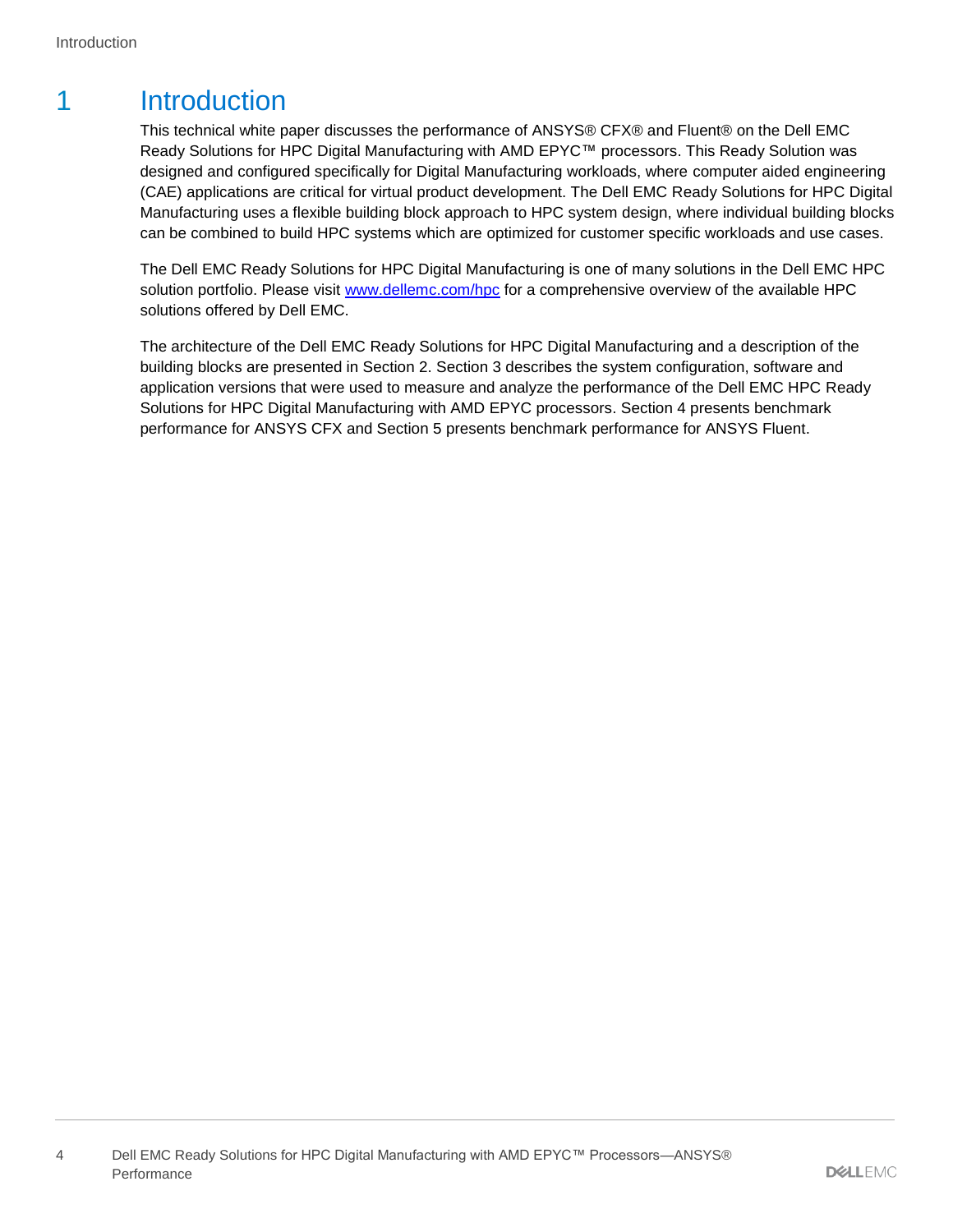# <span id="page-4-0"></span>2 System Building Blocks

The Dell EMC Ready Solutions for HPC Digital Manufacturing is designed using preconfigured building blocks. The building block architecture allows an HPC system to be optimally designed for specific end-user requirements, while still making use of standardized, domain-specific system recommendations. The available building blocks are infrastructure servers, storage, networking, and compute building blocks. Configuration recommendations are provided for each of the building blocks which provide good performance for typical applications and workloads within the manufacturing domain. This section describes the available building blocks along with the recommended server configurations.

With this flexible building block approach, appropriately sized HPC clusters can be designed based on individual customer workloads and requirements. [Figure 1](#page-4-2) shows three example HPC clusters designed using the Dell EMC Ready Solutions for HPC Digital Manufacturing architecture.



Figure 1 Example Ready Solutions for HPC Digital Manufacturing

#### <span id="page-4-2"></span><span id="page-4-1"></span>2.1 Infrastructure Servers

Infrastructure servers are used to administer the system and provide user access. They are not typically involved in computation, but they provide services that are critical to the overall HPC system. These servers are used as the master nodes and the login nodes. For small sized clusters, a single physical server can provide the necessary system management functions. Infrastructure servers can also be used to provide storage services, by using NFS, in which case they must be configured with additional disk drives or an external storage array. One master node is mandatory for an HPC system to deploy and manage the system. If high-availability (HA) management functionality is required, two master nodes are necessary. Login nodes are optional and one login server per 30-100 users is recommended.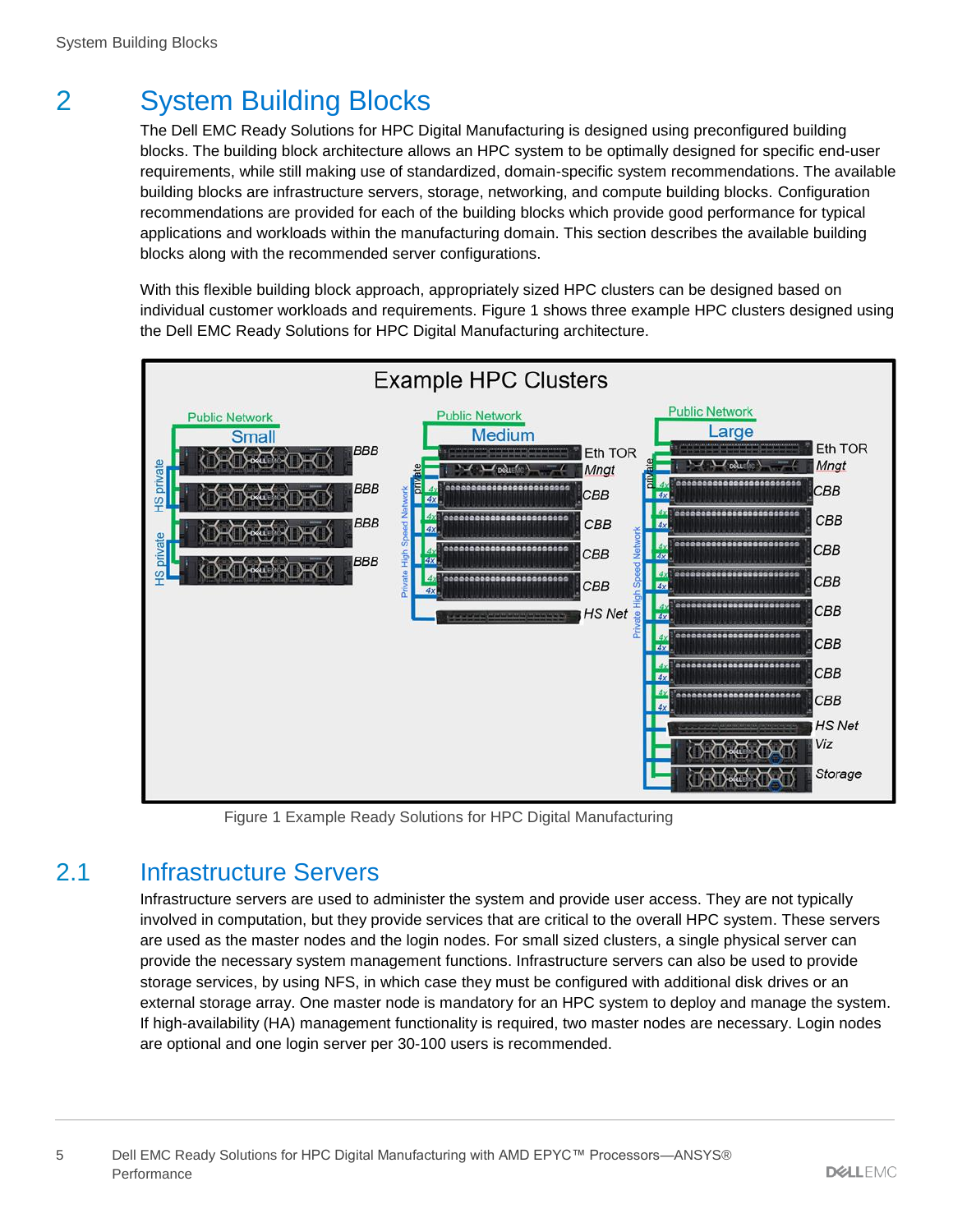A recommended base configuration for infrastructure servers is:

- Dell EMC PowerEdge R6515 server
- AMD EPYC 7302P processor
- 128GB of RAM (8 x 16GB 3200 MTps DIMMs)
- PERC H345 RAID controller
- 2 x 480GB Mixed Use SATA SSD RAID 1
- Dell EMC iDRAC9 Enterprise
- 2 x 550W Power Supplies
- Mellanox ConnectX-6 InfiniBand™ HCA (optional)

The recommended base configuration for the infrastructure server is described as follows. The PowerEdge R6515 server is suited for this role. Typical HPC clusters will only require a few infrastructure servers; therefore, density is not a priority, but manageability is important. The AMD EPYC 7302P processor, with 16 cores per socket, is suitable for this role. If the infrastructure server will be used for CPU intensive tasks, such as compiling software or processing data, then a more capable processor may be appropriate. 128GB of RAM provided by eight 16GB DIMMs provides sufficient memory capacity, while also providing good memory bandwidth. These servers are not expected to perform much I/O, but reliability is important, so two mixed use SATA SSDs in RAID1 configuration are recommended for the operating system. For small systems (typically four nodes or less), an Ethernet network may provide sufficient application performance. For most other systems, InfiniBand is likely to be the data interconnect of choice, which provides a high-throughput, lowlatency fabric for node-to-node communications or access to Dell EMC HPC Storage Ready Solutions.

#### <span id="page-5-0"></span>2.2 Compute Building Blocks

Compute Building Blocks (CBB) provide the computational resources for most HPC systems for Digital Manufacturing. These servers are used to run the ANSYS CFX or Fluent simulations. The best configuration for these servers depends on the specific mix of applications and types of simulations being performed. Since the best configuration may be different for each customer, a table of recommended options are provided that are appropriate for these servers. The configuration can be selected based on the specific system and workload requirements of each customer. Relevant criteria to consider when selecting a system configuration are discussed in the application performance chapters of this white paper. The recommended configuration options for the Compute Building Block are provided in [Table 1.](#page-6-1)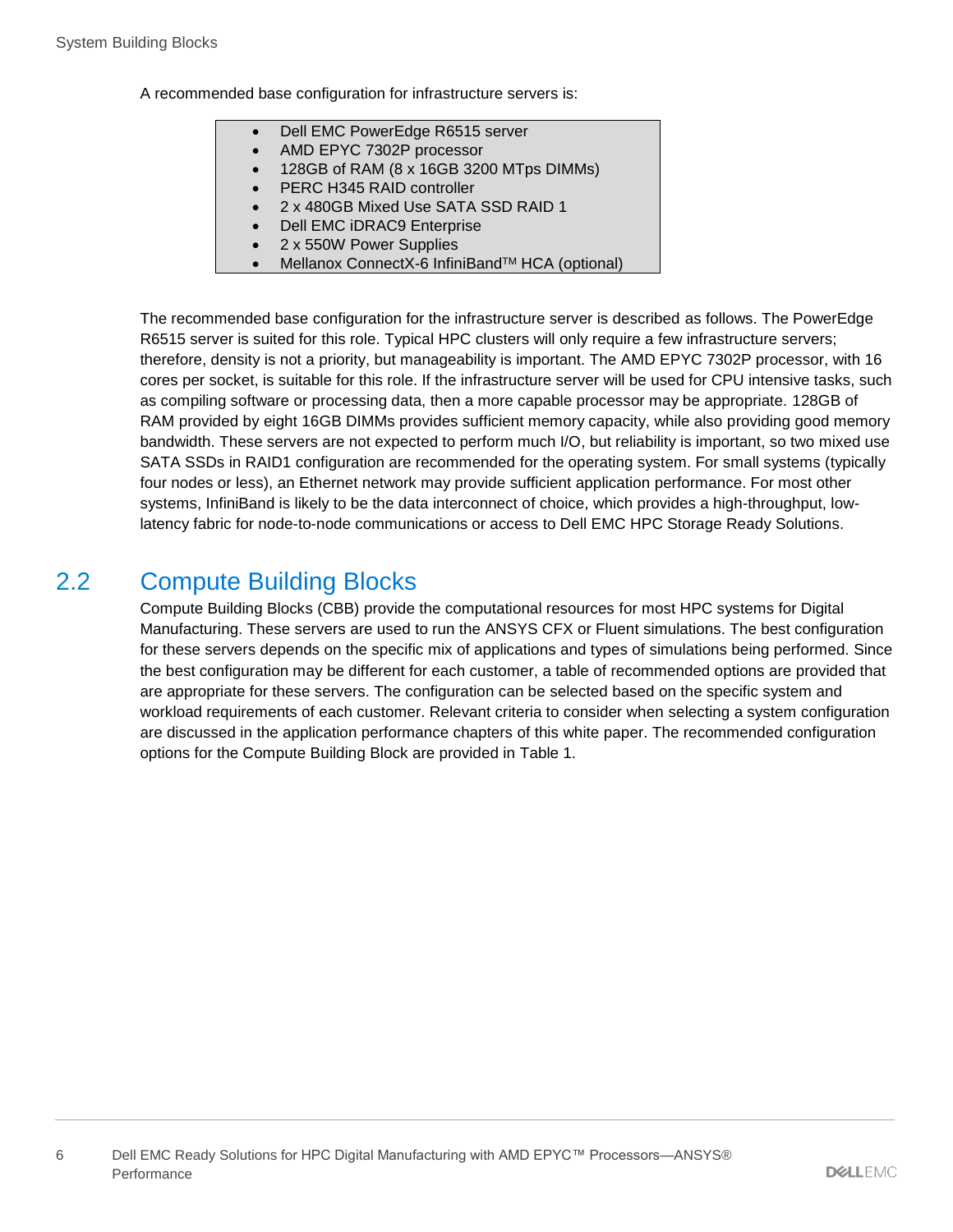<span id="page-6-1"></span>

| <b>Platforms</b>                                                       | Dell EMC PowerEdge R6525<br>Dell EMC PowerEdge C6525                                                                                                                                                                     |  |
|------------------------------------------------------------------------|--------------------------------------------------------------------------------------------------------------------------------------------------------------------------------------------------------------------------|--|
| <b>Processor</b><br><b>Options</b>                                     | Dual AMD EPYC 7402 (24 cores per socket)<br>Dual AMD EPYC 7452 (32 cores per socket)<br>Dual AMD EPYC 7502 (32 cores per socket)<br>Dual AMD EPYC 7552 (48 cores per socket)<br>Dual AMD EPYC 7702 (64 cores per socket) |  |
| <b>Memory</b><br><b>Options</b>                                        | 256 GB (16 x 16GB 3200 MTps DIMMs)<br>512 GB (16 x 32GB 3200 MTps DIMMs)                                                                                                                                                 |  |
| <b>Local Storage</b>                                                   | 1 x 480GB Mixed Use SATA SSD                                                                                                                                                                                             |  |
| <b>iDRAC</b>                                                           | iDRAC9 Enterprise (R6525)<br>iDRAC9 Express (C6525)                                                                                                                                                                      |  |
| 2 x 800W PSU (R6525)<br><b>Power Supplies</b><br>2 x 2400W PSU (C6525) |                                                                                                                                                                                                                          |  |
| <b>Networking</b>                                                      | Mellanox® ConnectX®-6 InfiniBand™ adapter                                                                                                                                                                                |  |

Table 1 Recommended Configurations for the Compute Building Block

#### <span id="page-6-0"></span>2.3 Basic Building Blocks

Basic Building Block (BBB) servers are selected by customers to create simple but powerful HPC systems. These servers are appropriate for smaller HPC systems where reducing the management complexity of the HPC system is important. The BBB is based on the dual socket Dell EMC PowerEdge R6525 server.

The recommended configuration for BBB servers is:

| Dell EMC PowerEdge R6525 server |
|---------------------------------|
|---------------------------------|

- Dual AMD EPYC 7502 32-Core processors
- 256 GB of RAM (16 x 16GB 3200 MTps DIMMS)
- PERC H745 RAID controller
- 2 x 240GB Read-Intensive SATA SSD RAID 1 (OS)
- 4 x 480GB Mixed Use SATA SSD RAID 0 (scratch)
- Dell EMC iDRAC9 Enterprise
- 2 x 800W Power Supplies
- Mellanox ConnectX-6 InfiniBand Adapter (optional)
- Mellanox ConnectX-5 25 GbE Adapter (optional)

The R6525 platform is used to provide configuration flexibility and good compute power per server. Each server can contain up to two AMD EPYC processors. The AMD EPYC 7502 processor is a 32-core CPU with a base frequency of 2.5 GHz and a max boost frequency of 3.35 GHz. As configured, a BBB contains 64 cores, a natural number for many CAE simulations. A memory configuration of 16 x 16GB DIMMs is used to provide balanced performance and capacity. While 256GB is typically sufficient for most CAE workloads, customers expecting to handle larger production jobs should consider increasing the memory capacity to 512GB. Various CAE applications, such as implicit FEA, often have large file system I/O requirements and four mixed use SATA SSD's in RAID 0 are used to provide fast local I/O.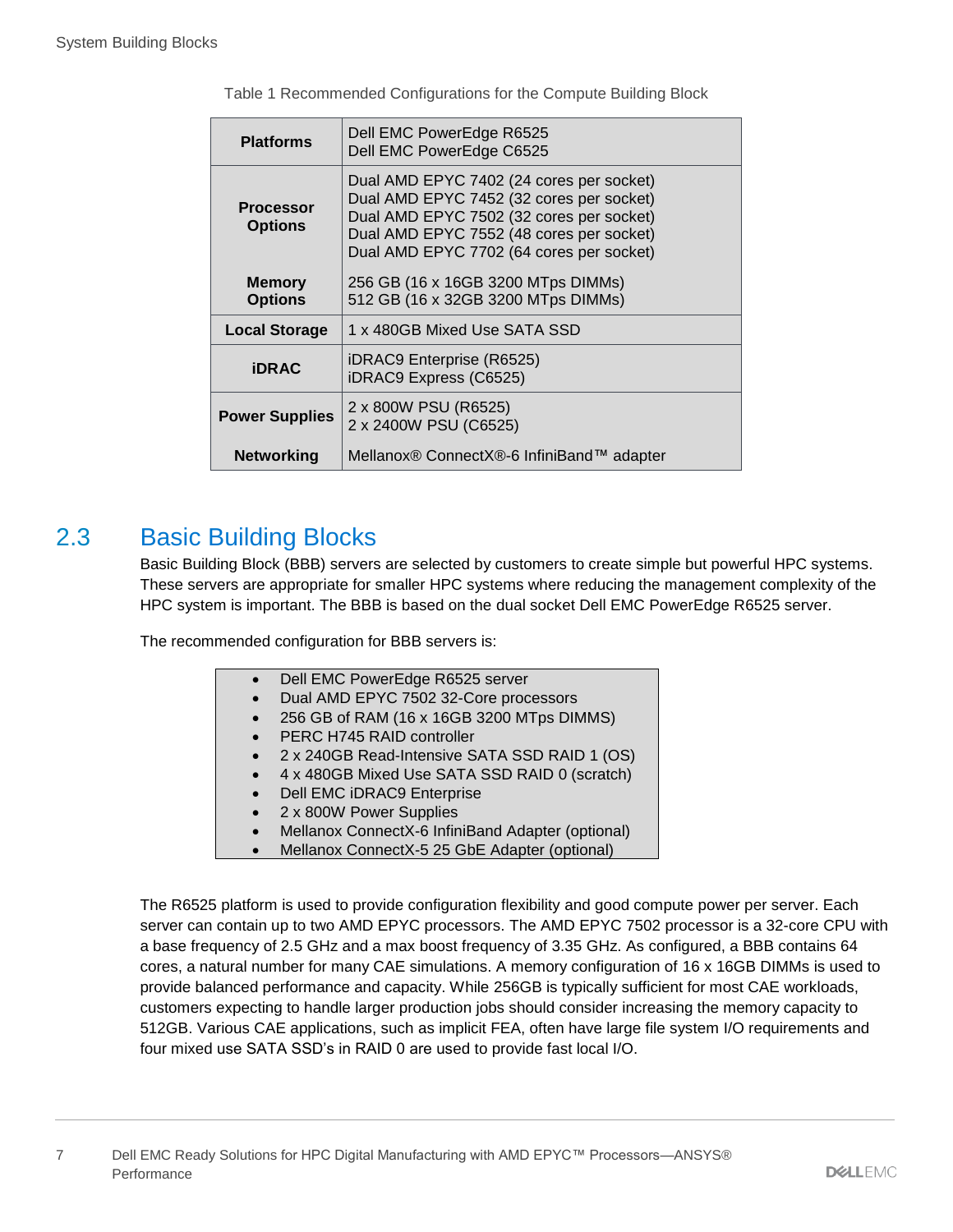Additionally, two BBB's can be directly coupled together via a high-speed network cable, such as InfiniBand or Ethernet, without need of an additional high-speed switch if additional compute capability is required for each simulation run (BBB Couplet). BBB's provide a simple framework for customers to incrementally grow the size and power of the HPC cluster by purchasing individual BBBs, BBB Couplets, or combining the individual and/or Couplets with a high-speed switch into a single monolithic system.

We did not carry out any explicit performance testing on BBB configurations for this paper. For Linux based systems, the single node and two-node couplet BBB clusters with InfiniBand would be comparable to the results reported for the two-node 7452 based CBB benchmarks below. For Windows based clusters, the use of InfiniBand for node-to-node connectivity in a two-node couplet requires complex setup and administration, likely beyond the intended scope for most customers seeking a Windows based solution. It is recommended that Windows based two-node couplets be networked with high speed Ethernet, such as 25GbE. Our experience with Windows for HPC workloads indicates the performance differential between Windows and Linux can be highly variable and problem dependent, making the use of standard benchmarks as an indication of projected performance of limited value. Customers wishing for the highest level of performance and potential cluster expansion would be advised to use Linux as an operating system.

#### <span id="page-7-0"></span>2.4 Storage

Dell EMC offers a wide range of HPC storage solutions. For a general overview of the entire HPC solution portfolio please visit [www.dellemc.com/hpc.](http://www.dellemc.com/hpc) There are typically three tiers of storage for HPC: scratch storage, operational storage, and archival storage, which differ in terms of size, performance, and persistence.

Scratch storage tends to persist for the duration of a single simulation. It may be used to hold temporary data which is unable to reside in the compute system's main memory due to insufficient physical memory capacity. HPC applications may be considered "I/O bound" if access to storage impedes the progress of the simulation. For these HPC workloads, typically the most cost-effective solution is to provide sufficient direct-attached local storage on the compute nodes. For situations where the application may require a shared file system across the compute cluster, a high-performance shared file system may be better suited than relying on local direct-attached storage. Typically, using direct-attached local storage offers the best overall price/performance and is considered best practice for most CAE simulations. For this reason, local storage is included in the recommended configurations with appropriate performance and capacity for a wide range of production workloads. If anticipated workload requirements exceed the performance and capacity provided by the recommended local storage configurations, care should be taken to size scratch storage appropriately based on the workload.

Operational storage is typically defined as storage used to maintain results over the duration of a project and other data, such as home directories, such that the data may be accessed daily for an extended period of time. Typically, this data consists of simulation input and results files, which may be transferred from the scratch storage or from users analyzing the data, often remotely. Since this data may persist for an extended period, some or all of it may be backed up at a regular interval, where the interval chosen is based on the balance of the cost to either archive the data or regenerate it if need be. Archival data is assumed to be persistent for a very long term, and data integrity is considered critical. For many modest HPC systems, use of the existing enterprise archival data storage may make the most sense, as the performance aspect of archival data tends to not impede HPC activities. Our experience in working with customers indicates that there is no 'one size fits all' operational and archival storage solution. Many customers rely on their corporate enterprise storage for archival purposes and instantiate a high-performance operational storage system dedicated for their HPC environment.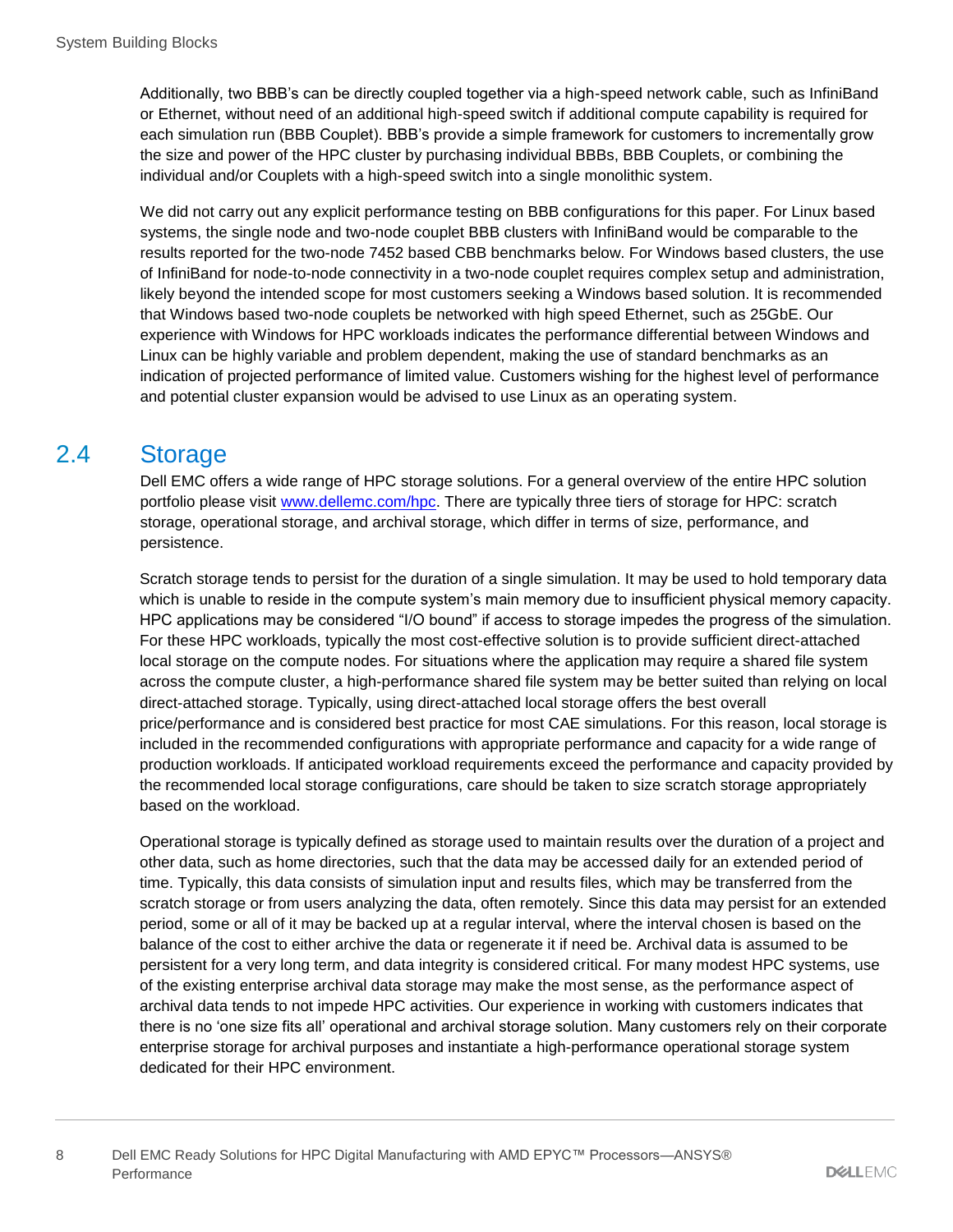Operational storage is typically sized based on the number of expected users. For fewer than 30 users, a single storage server, such as the Dell PowerEdge R7515 is often an appropriate choice. A suitably equipped storage server may be:

- Dell EMC PowerEdge R7515 server
- AMD EPYC 7302P processor
- 128GB of RAM (8 x 16GB 3200 MTps DIMMs)
- PERC H745 RAID controller
- 2 x 240GB Mixed Use SATA SSD in RAID-1 (For OS)
- 12 x 12TB 3.5" NLSAS HDDs in RAID-6 (for data)
- Dell EMC iDRAC9 Enterprise
- 2 x 750W Power Supplies
- Mellanox ConnectX-6 InfiniBand Adapter (optional)
- High-speed Ethernet Adapter (optional)

This server configuration would provide 144TB of raw storage. For customers expecting between 25-100 users, an operational storage solution, such as the Dell EMC Ready Solutions for HPC NFS Storage (NSS), shown in [Figure 2,](#page-8-0) with up 1008TB of raw storage capacity may be appropriate:



<span id="page-8-0"></span>Figure 2 NSS7.4-HA Storage System Architecture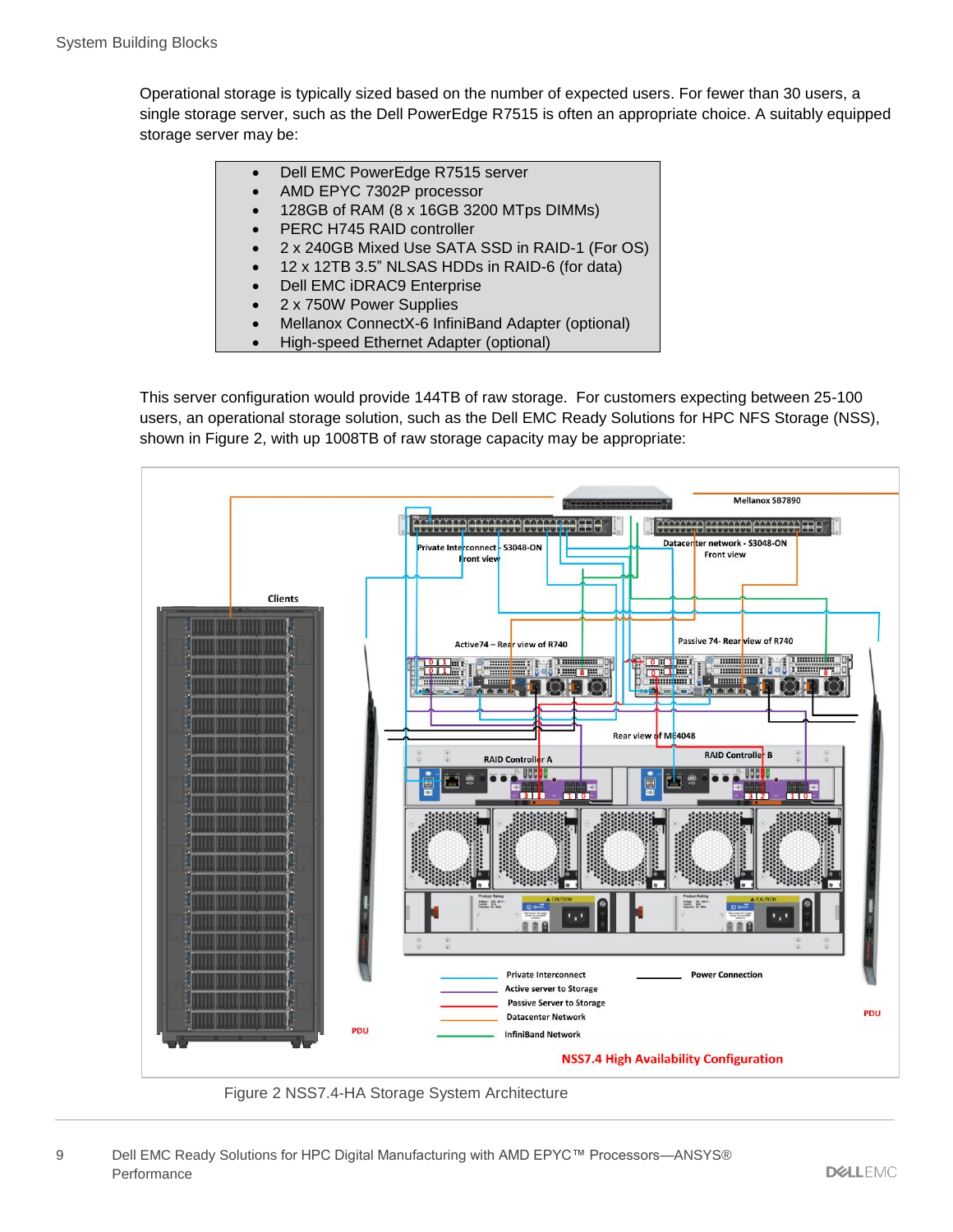For customers desiring a shared high-performance parallel filesystem, the Dell MC Ready Solutions for HPC Lustre Storage solution shown in [Figure 3](#page-9-2) is appropriate. This solution can scale up to multiple petabytes of storage.



Figure 3 Dell EMC Ready Solutions for Lustre Storage Reference Architecture

#### <span id="page-9-2"></span><span id="page-9-0"></span>2.5 System Networks

Most HPC systems are configured with two networks—an administration network and a high-speed/lowlatency switched fabric. The administration network is typically Gigabit Ethernet that connects to the onboard LOM/NDC of every server in the cluster. This network is used for provisioning, management and administration. On the CBB servers, this network is also normally used for IPMI hardware management. For infrastructure and storage servers, the iDRAC Ethernet interfaces may be connected to this network for OOB server management. The management network is typically deployed using Dell Networking S3048-ON Ethernet switches. If there is more than one switch in the system, multiple switches can be stacked with 10 Gigabit Ethernet cables.

A high-speed/low-latency fabric is recommended for clusters with more than four servers. The current recommendation is a Mellanox HDR or EDR InfiniBand fabric. The fabric will typically be assembled using Mellanox QB8700 series or SB7800 series InfiniBand switches. The number of switches required depends on the size of the cluster and the blocking ratio of the fabric.

#### <span id="page-9-1"></span>2.6 Cluster Management Software

The cluster management software is used to install and monitor the HPC system. Bright Cluster Manager (BCM) is the recommended cluster management software.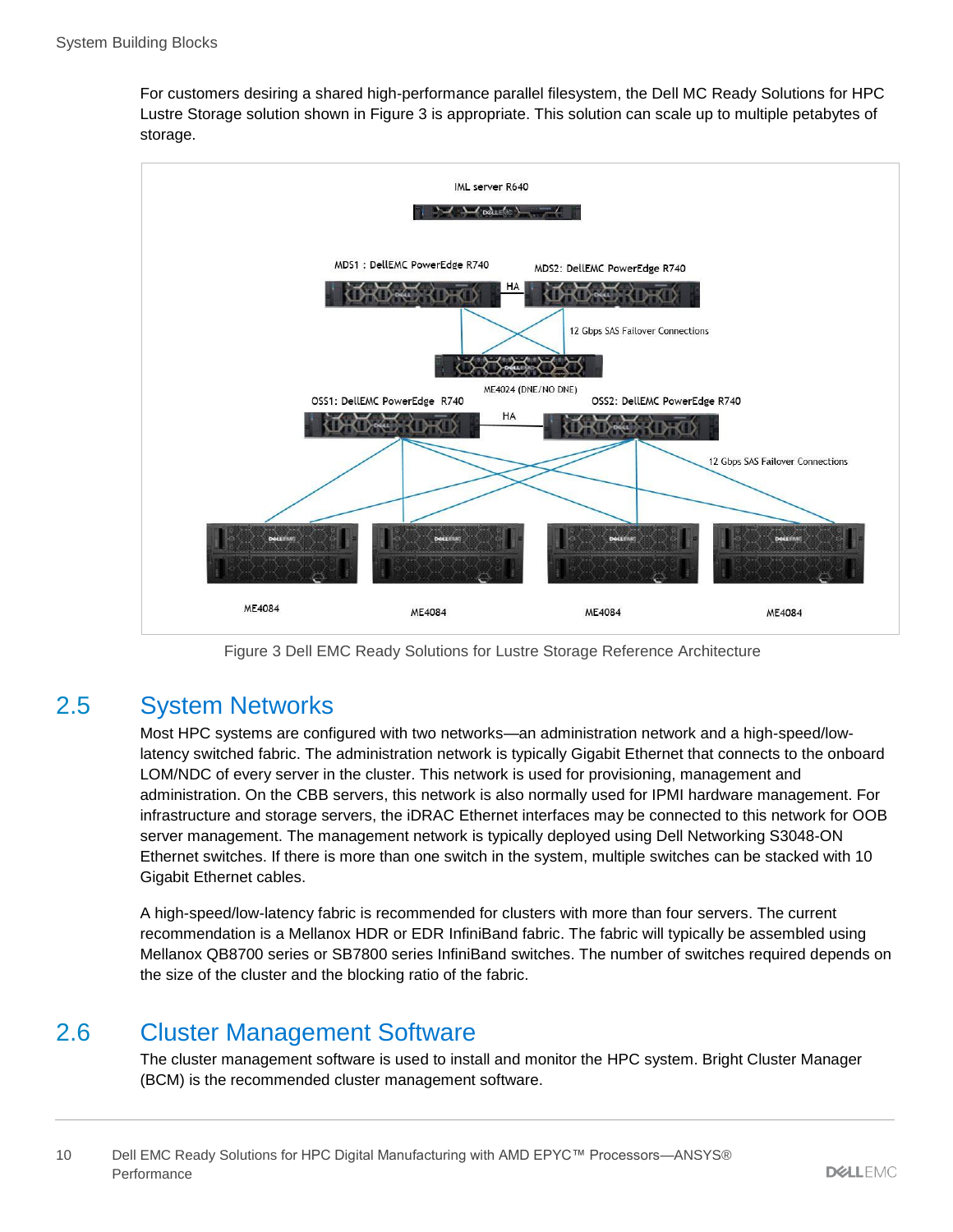### <span id="page-10-0"></span>2.7 Services and Support

The Dell EMC Ready Solutions for HPC Digital Manufacturing is available with full hardware support and deployment services, including additional HPC system support options.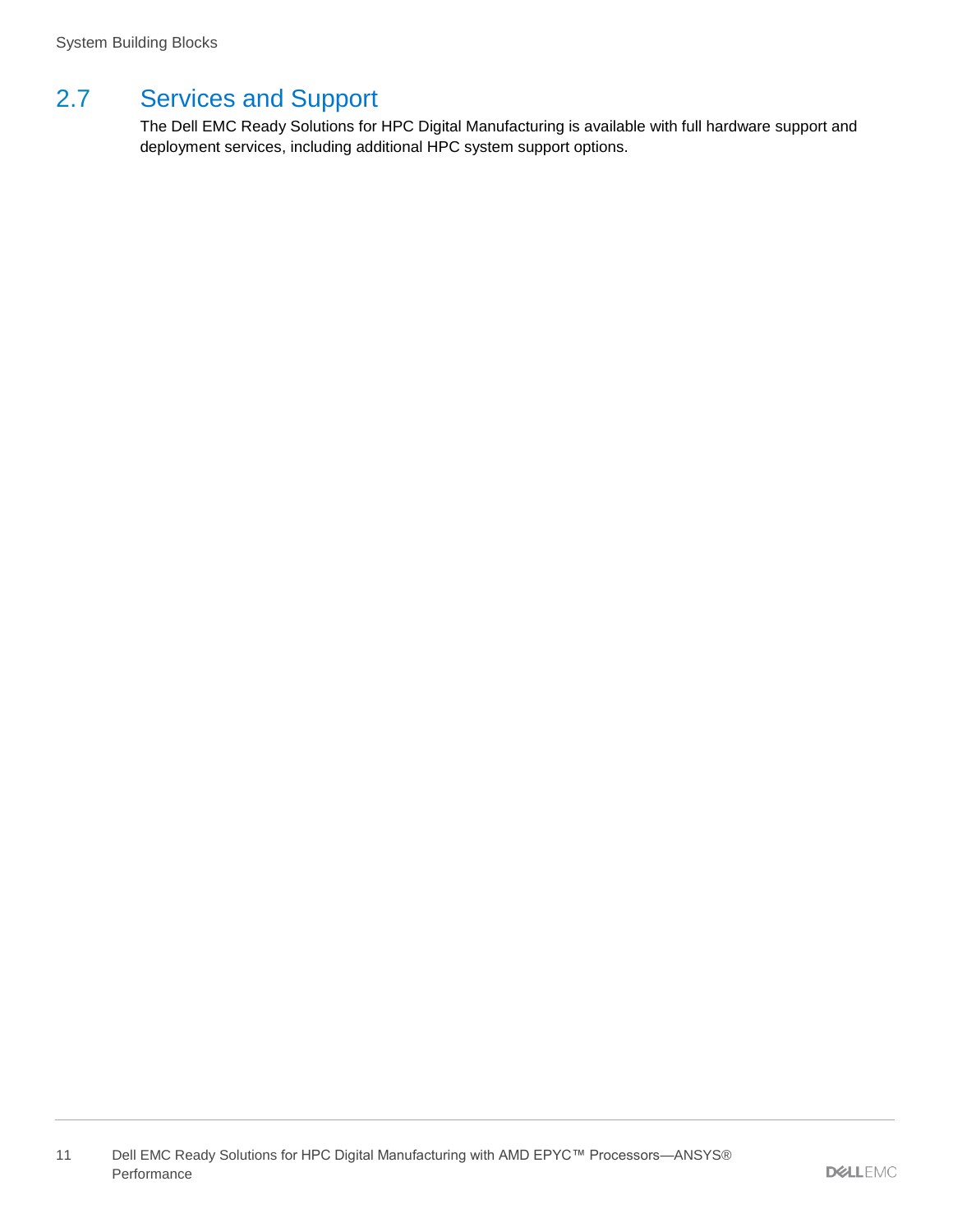## <span id="page-11-1"></span><span id="page-11-0"></span>3 Reference System

Performance benchmarking was performed in the Dell EMC HPC and AI Innovation Lab using system configurations as listed in [Table 2.](#page-11-1)

Table 2 Benchmark System Configurations

| <b>Building Block</b>                                                                                                                                                  | Quantity |
|------------------------------------------------------------------------------------------------------------------------------------------------------------------------|----------|
| Compute Building Block (CBB)<br>PowerEdge C6525<br>Dual AMD EPYC 7452 32-Core Processors<br>256GB RAM 16x16GB 3200 MTps DIMMs<br>Mellanox ConnectX-6 HDR100 InfiniBand | 8        |
| <b>Compute Building Block (CBB)</b><br>PowerEdge C6525<br>Dual AMD EPYC 7402 24-Core Processors<br>256GB RAM 16x16GB 3200 MTps DIMMs                                   |          |
| <b>Compute Building Block (CBB)</b><br>PowerEdge C6525<br>Dual AMD EPYC 7502 32-Core Processors<br>256GB RAM 16x16GB 3200 MTps DIMMs                                   |          |
| <b>Compute Building Block (CBB)</b><br>PowerEdge C6525<br>Dual AMD EPYC 7702 64-Core Processors<br>256GB RAM 16x16GB 3200 MTps DIMMs                                   |          |
| Mellanox QM8700 InfiniBand Switch                                                                                                                                      |          |

<span id="page-11-2"></span>The BIOS configuration options used for the benchmark systems are listed in [Table 3.](#page-11-2)

Table 3 BIOS Configuration

| <b>BIOS Option</b>               | <b>Setting</b>      |
|----------------------------------|---------------------|
| <b>Logical Processor</b>         | <b>Disabled</b>     |
| <b>Virtualization Technology</b> | Disabled            |
| <b>System Profile</b>            | Performance Profile |
| CCX as NUMA Domain               | Disabled            |
| NUMA Nodes Per Socket            |                     |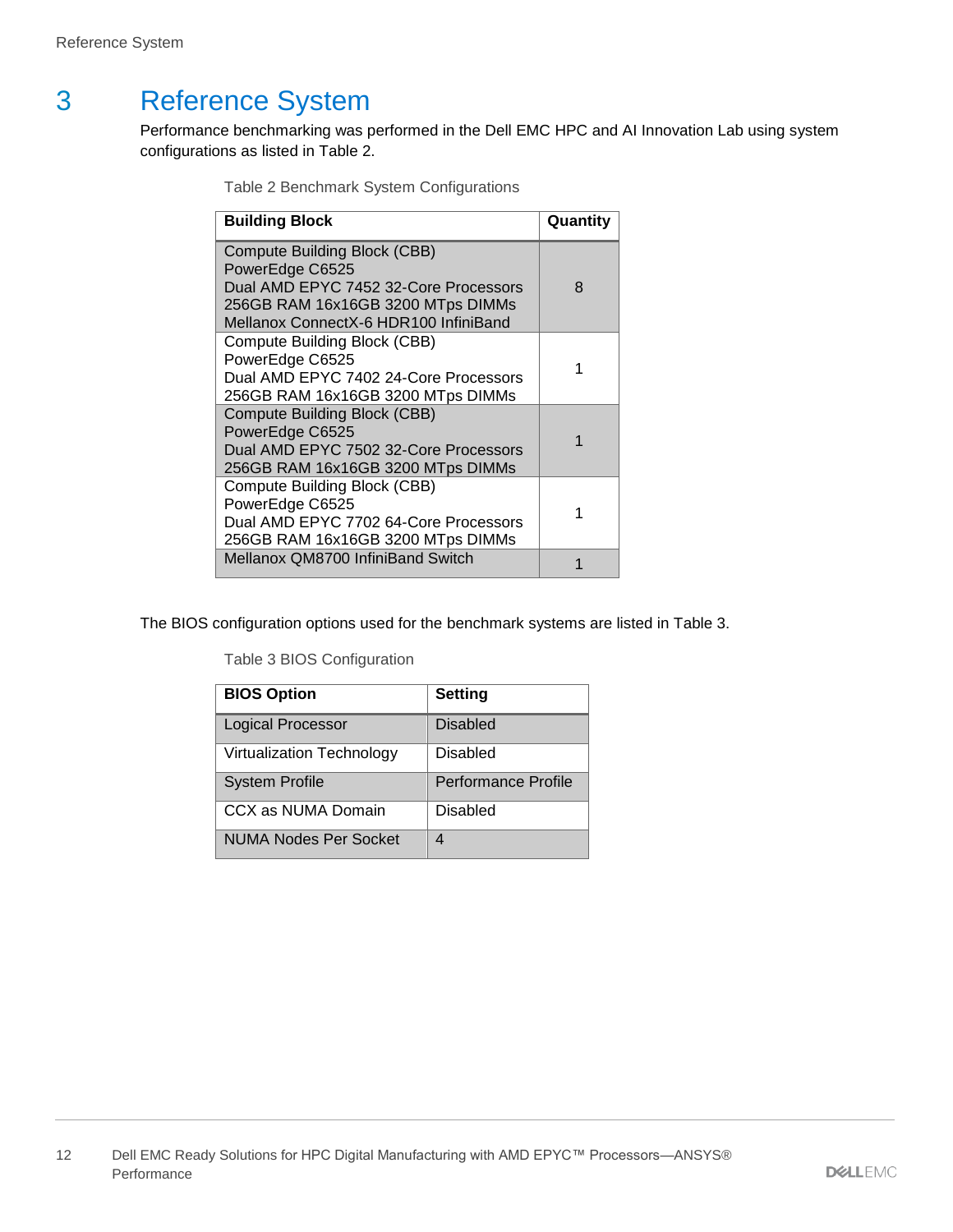<span id="page-12-0"></span>The software versions used for the benchmarks are listed in [Table 4.](#page-12-0)

Table 4 Software Versions

| <b>Component</b>              | <b>Version</b>              |
|-------------------------------|-----------------------------|
| <b>Operating System</b>       | RedHat Enterprise Linux 7.6 |
| Kernel                        | 3.10.0-957.27.2.el7.x86 64  |
| OFED                          | Mellanox 4.6-1.0.1.1        |
| <b>Bright Cluster Manager</b> | 8.2                         |
| <b>ANSYS CFX</b>              | 2019R3                      |
| <b>ANSYS Fluent</b>           | 2019R3                      |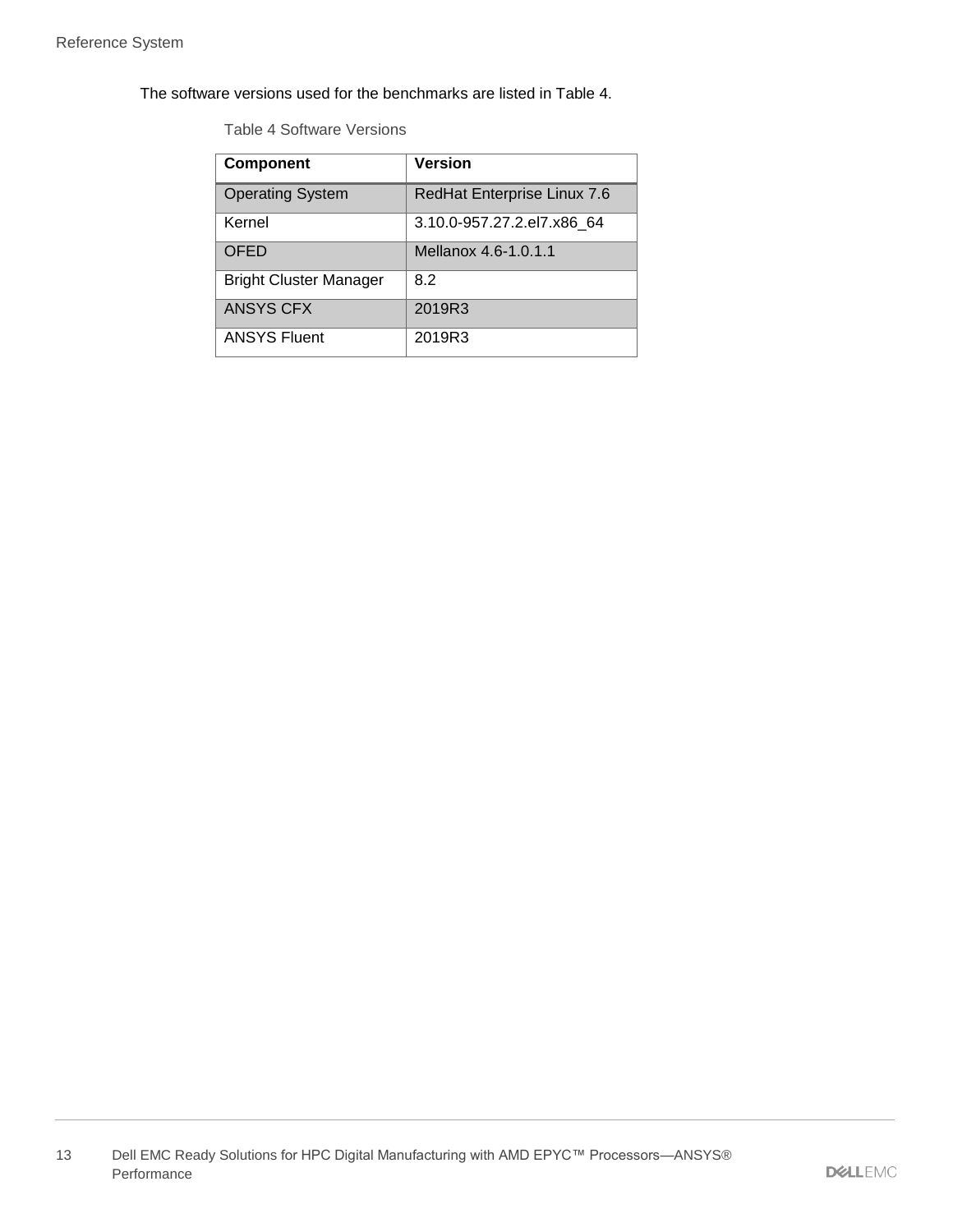# <span id="page-13-0"></span>4 ANSYS CFX Performance

ANSYS CFX software is a computational fluid dynamics (CFD) application recognized for its accuracy, robustness and speed with rotating machinery applications. CFD applications typically scale well across multiple processor cores and servers, have modest memory capacity requirements, and typically perform minimal disk I/O while in the solver section. However, some simulations may have greater I/O demands, such as transient analysis. [Figure 4](#page-13-1) shows the measured performance of the standard CFX benchmarks using CFX 2019R3 on a single server. The performance for each benchmark is measured using the solver elapsed time.



Figure 4 Single Server Relative Performance—ANSYS CFX

<span id="page-13-1"></span>The results presented in [Figure 4](#page-13-1) are single-server performance results, with the benchmark run using all processor cores available in the server. The results are plotted relative to the performance of a single server configured with AMD EPYC 7601 processors. A larger value indicates better performance. These results show the performance advantage available with AMD EPYC 7002 series processors. The 32-core AMD EPYC 7452 and 7502 processors provide very good performance for these benchmarks. The 64-core AMD EPYC 7702 provides a significant performance advantage over the 32-core processors, particularly for the LeMans and Pump benchmark cases. This may be due to the larger L3 cache provided by the 7702. The effect of cache can be significant, and the relative performance may change as more servers are used and more of the data is contained in cache. Because of this behavior, the relative performance of the various processor models depends on the specific benchmark case and the number of servers used for the simulation.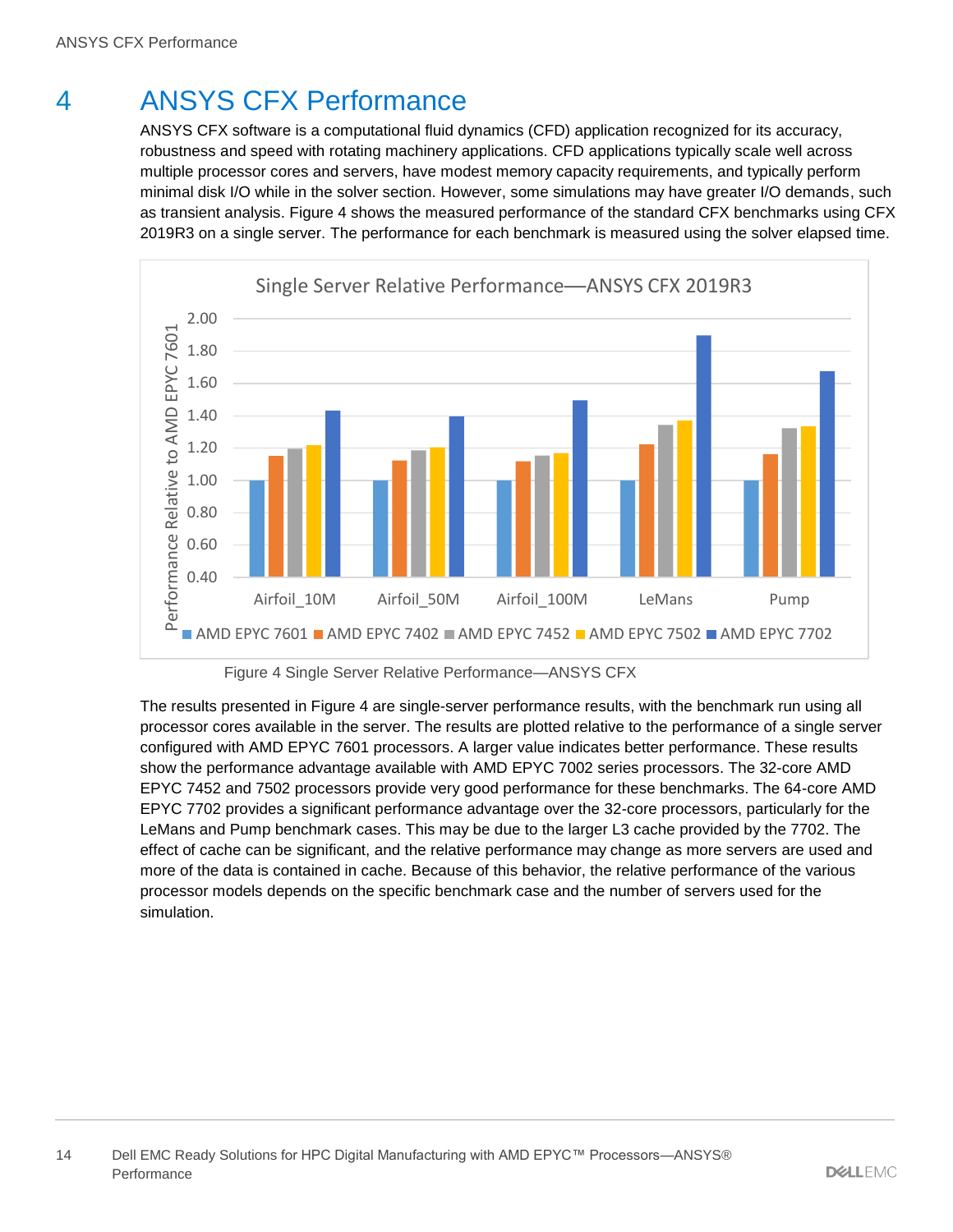

Figure 5 ANSYS CFX Parallel Scaling—AMD EPYC 7452

<span id="page-14-0"></span>[Figure 5](#page-14-0) presents the parallel scalability when running CFX with up to eight CBB nodes configured with AMD EPYC 7452 processors and ConnectX-6 HDR100 InfiniBand. All processor cores in each server were used when running these benchmarks. The performance at each node count is presented relative to the performance of a single node.

The parallel scalability for these benchmarks is as expected, with the largest model demonstrating superlinear scaling. Super-linear scaling is typically observed when more of the active data fits into the processor cache at larger node counts. For the Airfoil 100M case, super linear scaling is observed starting at four nodes.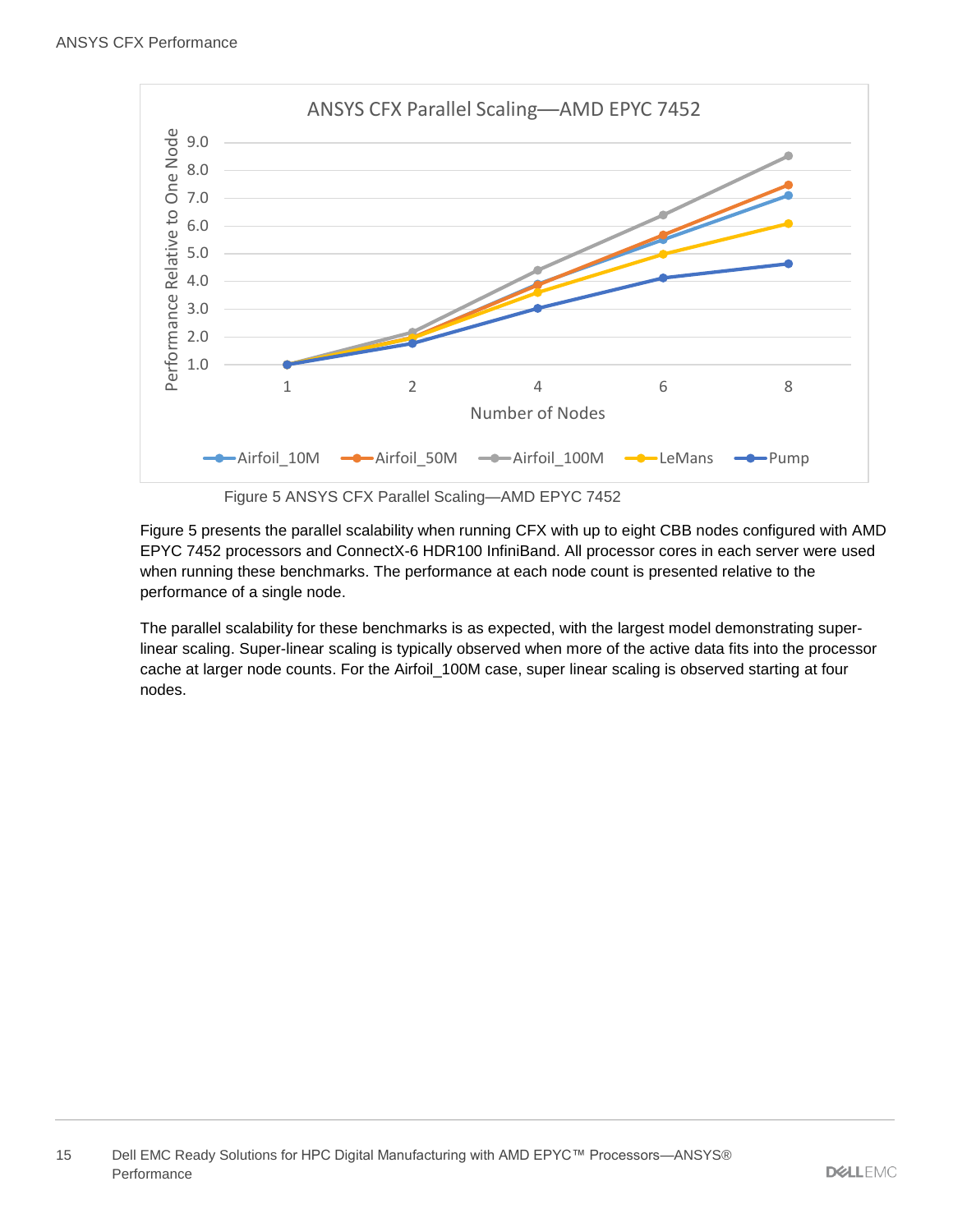# <span id="page-15-0"></span>5 ANSYS Fluent Performance

ANSYS Fluent is a computational fluid dynamics (CFD) application commonly used across a very wide range of CFD and multi-physics applications. CFD applications typically scale well across multiple processor cores and servers, have modest memory capacity requirements and typically perform minimal disk I/O while in the solver section. However, some simulations may have greater I/O demands, such as transient analysis.

Fluent benchmark performance is measured using the Solver Rating metric which is the number of 25 iteration solves that can be completed in a day. That is, (total seconds in a day)/(25 iteration solve time in seconds). A larger value represents better performance. [Figure 6](#page-15-1) shows the measured performance for six of the ANSYS Fluent benchmarks on a single server.



Figure 6 Single Server Relative Performance—ANSYS Fluent

<span id="page-15-1"></span>The results presented in [Figure 6](#page-15-1) are single-server performance results, with the benchmark run using all processor cores available in the server. The results are plotted relative to the performance of a single server configured with AMD EPYC 7601 processors. A larger value indicates better performance. These results show the performance advantage available with AMD EPYC 7002 series processors. The 32-core AMD EPYC 7452 and 7502 processors provide good performance for these benchmarks. Per server, the 64-core AMD EPYC 7702 provides a significant performance advantage over the 32-core processors for these benchmark cases. Note that the relative performance of the AMD EPYC 7702 depends on the specific benchmark case. This may be due to the larger L3 cache provided by the 7702. The effect of cache can be significant, and the relative performance may change as more servers are used and more of the data is contained in cache. Because of this behavior, the relative performance of the various processor models depends on the specific benchmark case and the number of servers used for the simulation.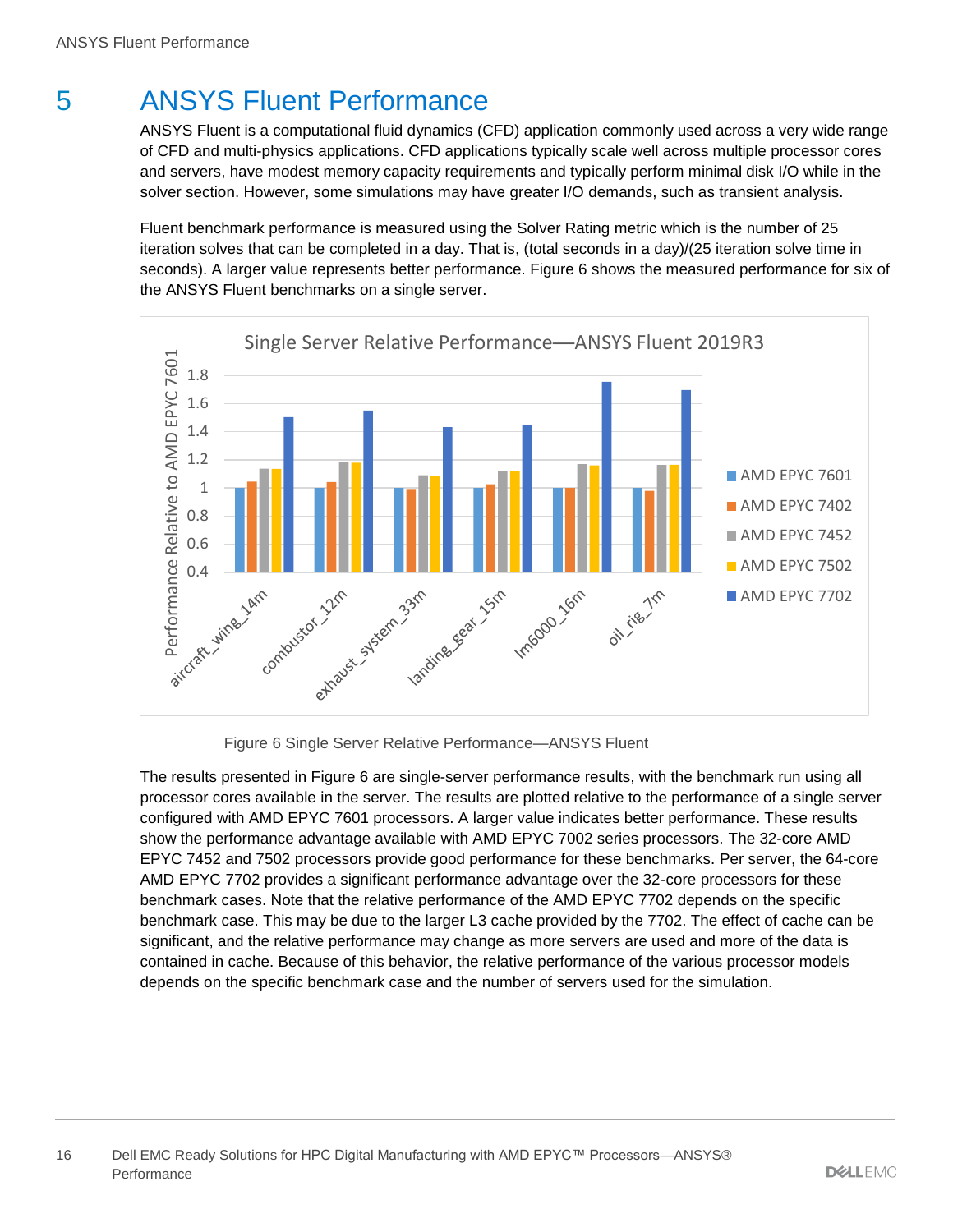

Figure 7 ANSYS Fluent Parallel Scaling—AMD EPYC 7452

<span id="page-16-0"></span>[Figure 7](#page-16-0) presents the parallel scalability when running Fluent with up to eight CBB nodes configured with AMD EPYC 7452 processors and ConnectX-6 HDR100 InfiniBand. All processor cores in each server were used when running these benchmarks. The performance at each node count is presented relative to the performance of a single node.

The parallel scalability for these benchmarks is as expected, with some models demonstrating super-linear scaling. Super-linear scaling is typically observed when more of the active data fits into processor cache as the number of nodes used increases. The ice\_2m benchmark does not scale as well as the other benchmarks, but this is expected as it is a small model which includes dynamic mesh and combustion simulation.